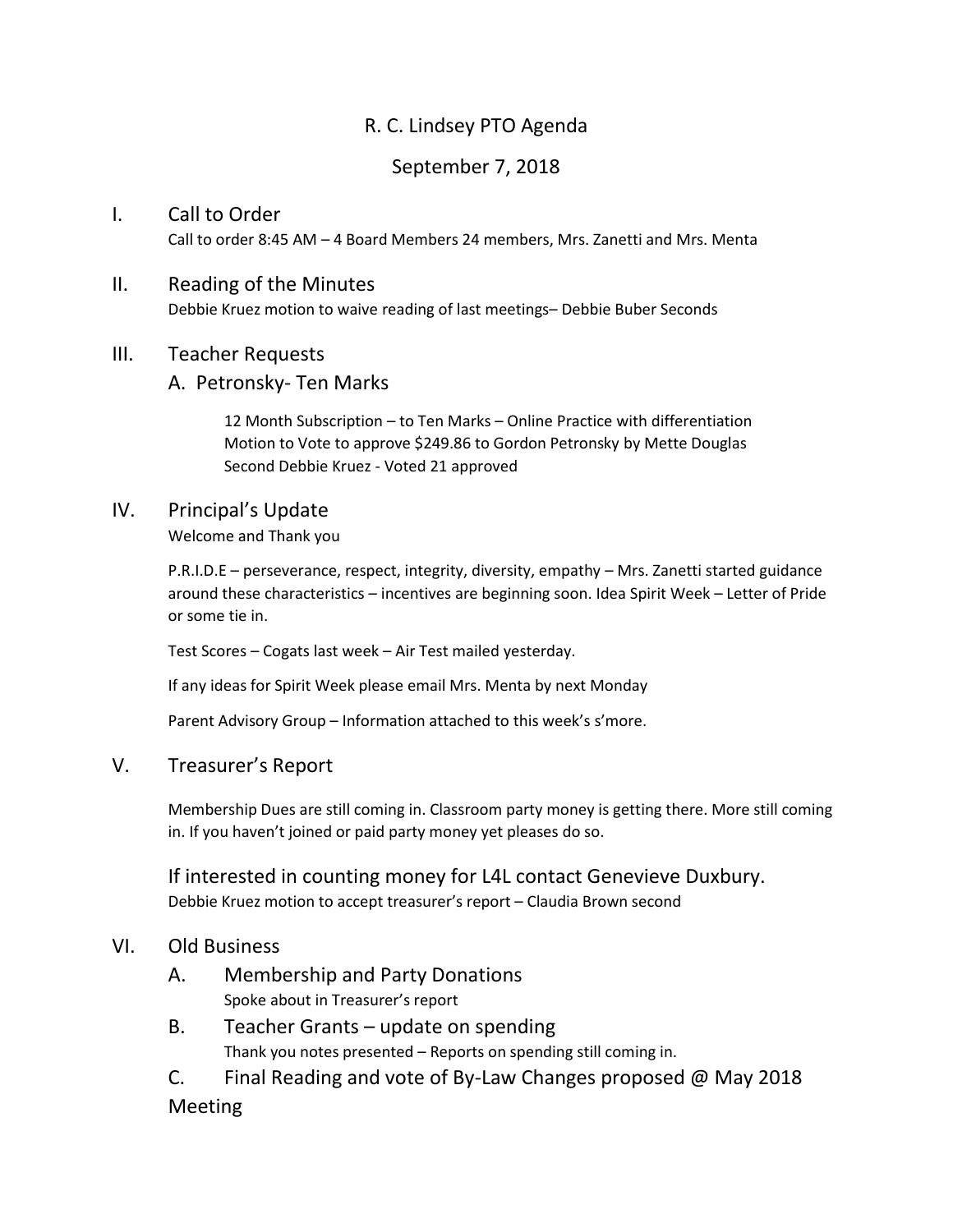Motion to approve Erin Stevenson, Shelley Gierman second – all in favor.

#### VII. New Business

- A. Skating Party Monday Evening \$2 admission
- B. Kalahari handout in office  $-$  \$122 Sept. 14<sup>th</sup> Deadline. Need 10 rooms to lock rate

#### C. Room Captains – updates and meeting

Nicki Mikolay – there was a good response. We still need a room captain for Mr. Petronsky. Room Captains will be notified today at the latest. Meeting Sept. 20<sup>th</sup> 7-8:30 in the MPR.

### D. Open Committees

Refreshments co-chair needed, Family Nights, and Appreciation night.

#### E. Parents' Night Out

Genevieve Duxbury's new program – This month we will meet at Chesterland Tavern from 7-9 with the side room reserved – PTO provides light apps. Nov. 6 – Colonial Beverage at 6:30.

- F. Family Game Night 6:30-8 PM MPR Board games in the MPR – provided by PTO Snacks and Water for Sale.
- G. Spirit Week 9/24-9/28 More details coming soon
- H. Laps 4 Lindsey Shirts, Handouts, and volunteers

Only fundraising event – Looking to Raise \$15,000 this year - \$40 per student. Gym Classes have been training.

Forms come home today

Patterson's donates apple – Gierman's donated water.

Sponsors – Danna Geraci reported – local business – name on shirt and signage. Current sponsors - \$2,500 right now – Deadline Sept 10 for logos.

Prizes - \$50 drawing, \$100 earner drawing, Top Earners in each grade will play water balloon musical chairs. If we reach our goal of \$15,000 the top running class will get to make Mrs. Menta into a Human Ice Cream Sundae.

Parking will be crazy that day – if you just want to spectate you can just walk to back – if you are volunteering need to check in and sticker.

Online donations are available again this year – RCLindseypto.org.

#### I. Boxtops Contest – Oct 4-13

Will be Panda themed. Will clip at home and at school. If interested in helping contact Misty Caudill

## J. Colorcycle –

Run though Crayola – recycles markers – Box in Art Room – can be any marker brand. Girl scouts will count and end back to Crayola to reuse.

K. PVR – After the meeting -